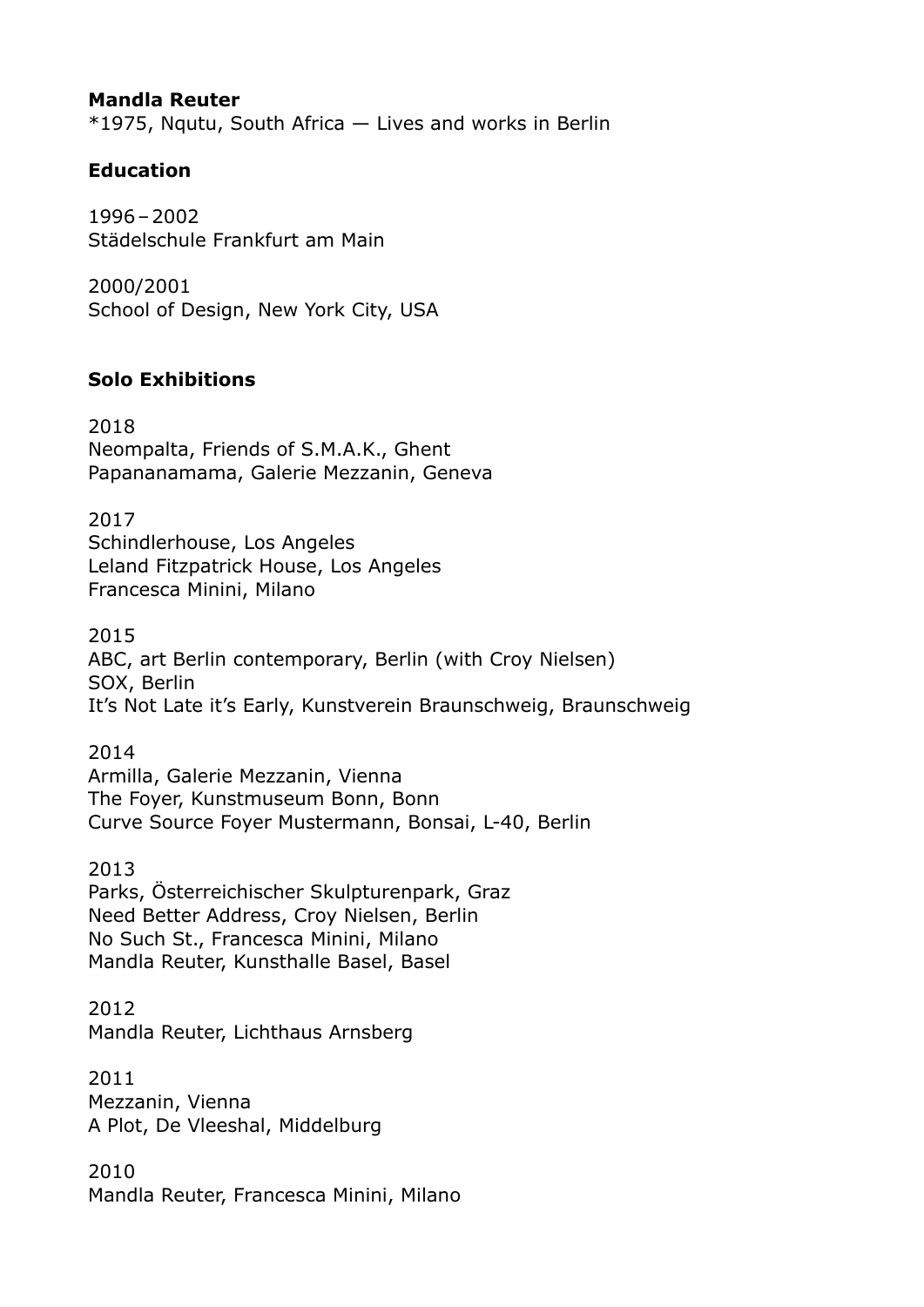Here is a Picture:, Croy Nielsen, Berlin

2009

Slowly and Majestically The Sun Steals Gradually Over The Hilltops, Mezzanin Gallery, Vienna Souvenir, Schinkelpavillon, Berlin Now Sun Now Cloud, Kunsthalle Lingen, Lingen

2008

Plot Hole, Neue Alte Brücke, Frankfurt

2007

Mandla Reuter / Haegue Yang, Flaca, London, with Haegue Yang

2006

Isolated Human Particles Floating Weightlessly Through a Magnetic Field of Fabricated Pleasure, Occasionally Colliding, rraum; 1822–Forum, Frankfurt; Tirana, Albania Kerstin Cmelka, Kunstraum Doppelzimmer, Gießen Time Has Ceased Space Has Vanished, Four, Dublin

2005 Invitation, Warsaw (with Alexander Wolff)

2004 Mandla Reuter, Dresdner Bank Hochhaus, cat.

2003 Michael Pfrommer / Mandla Reuter, offspace, Vienna

2002 Mandla Reuter / Michael Pfrommer, GAK, Bremen

# **Group Exhibitions**

2020 You've Got Mail, Beletage, Zurich Poetic Faith, S.M.A.C.K. Gent

2019 Barbara Hepworth, Martin Kippenberger, Mandla Reuter, Rob Tufnell, Cologne

2018 The Gravity Show, Griesebach, Berlin Sculpture as History, Pingyao, China (curated by Lorenzo Benedetti)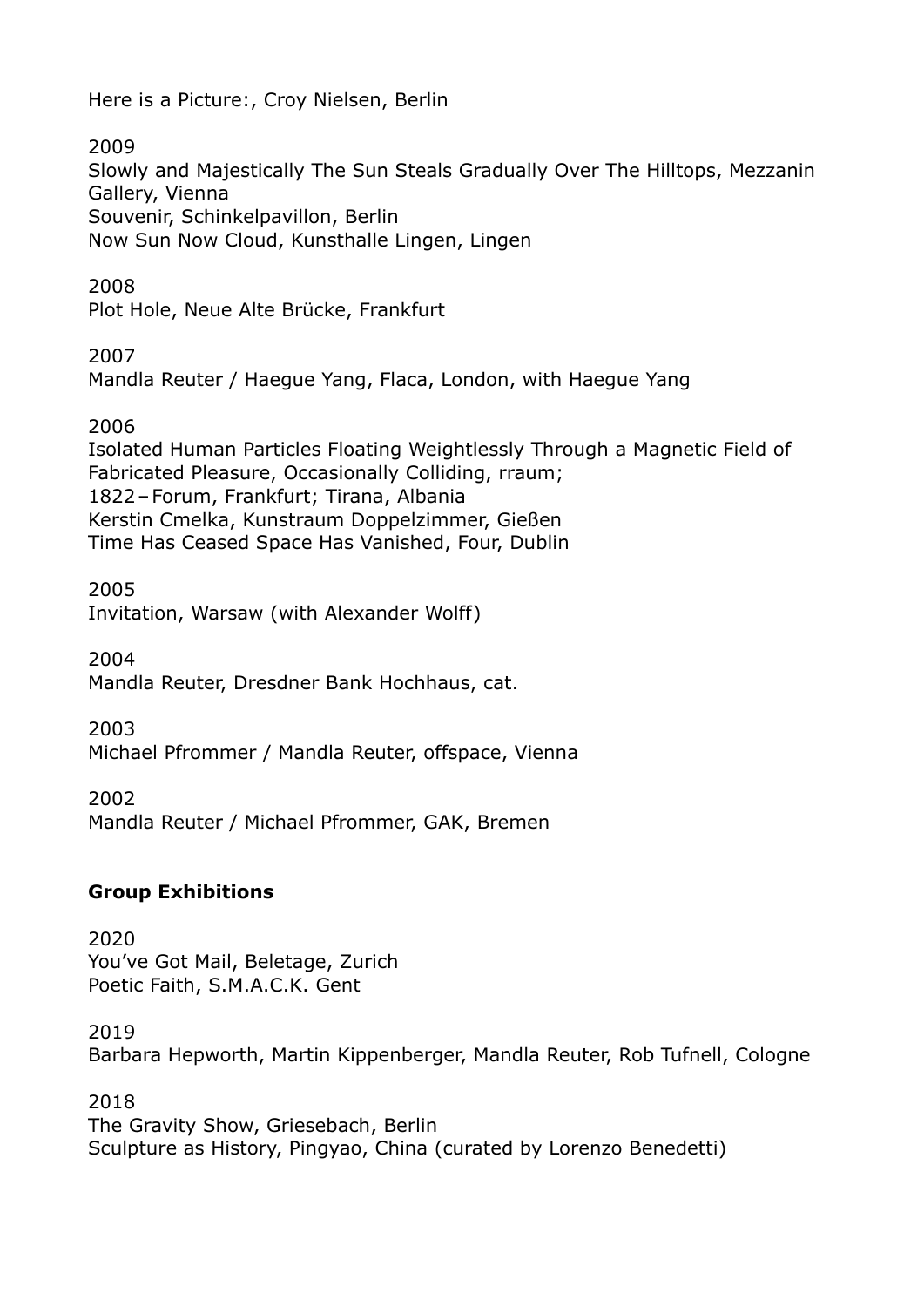### 2016

The Painters Have Finished, Svit, Prague Bars and Cafes, Haubrok Foundation, Berlin Taylor Macklin, Instituto Svizzero, Rome Shaping Ideas: Sculpture, Lewben Art Foundation, Vilnius WAR II History Series, Mostyn, Llandudno

## 2015

O.T, Kunstraum Riehen, Riehen Open City, Art Festival Lublin, Lublin Museum of Unconditional Surrender, Tent, Rotterdam The Future of Memory, Kunsthalle Wien, Vienna Episode 1, Stems Gallery, Brussels Le regole del gioco, Fondazione Achille Castiglioni, Milan Ströme, SALTS, Birsfelden green postcard, Ibid., London

# 2014

The Promise of Moving Things, Le Crédac, Ivry-sur-Seine Sculpture in Reflection, Künstlerhaus Graz AUGMENT THIS: Meditations on the Image, Cherry and Martin, Los Angeles Infra Mince, Figge von Rosen Gallery, Berlin Thomas Bayrle, Gerald Domenig, Christian Mayer, Mandla Reuter, Armilla, Galerie Mezzanin, Geneva Chat Jet (Part 2), Sculpture in Reflection, Künstlerhaus Graz

# 2013

Ground, Materiality #2 (Earth), Sorø Kunstmuseum, Sorø Love in a Cold Climate, S1, Sheffield New Kids of the Block, Tanas, Berlin Within the Horizon of the Object, Ausstellungsraum Klingental, Basel Program, UIC, Gallery 400 Chicago Fabian Marti Collection, CentrePasquArt, Biel Bienne Echo Release, Kunstverein Wiesbaden, Wiesbaden The Program, Gallery 400, Chicago The Gravity of Things, Galeria Quadrado Azul, Lissabon The Presence of Absence, Figge von Rosen, Berlin When I look at things I always see the space they occupy, Kunsthalle Basel

# 2012

An Incomplete History of Incomplete Works of Art, Francesca Minini, Milan Made in Germany Zwei, Sprengel Museum Hannover, Kunstverein Hannover, Kestnergesellschaft, Hannover

2011 Stolen from my Subconcious, KW, Berlin Malerei, Overbeck Gesellschaft, Lübeck Hiero Glyphos, Galerie Micheline Szwajcer, Antwerp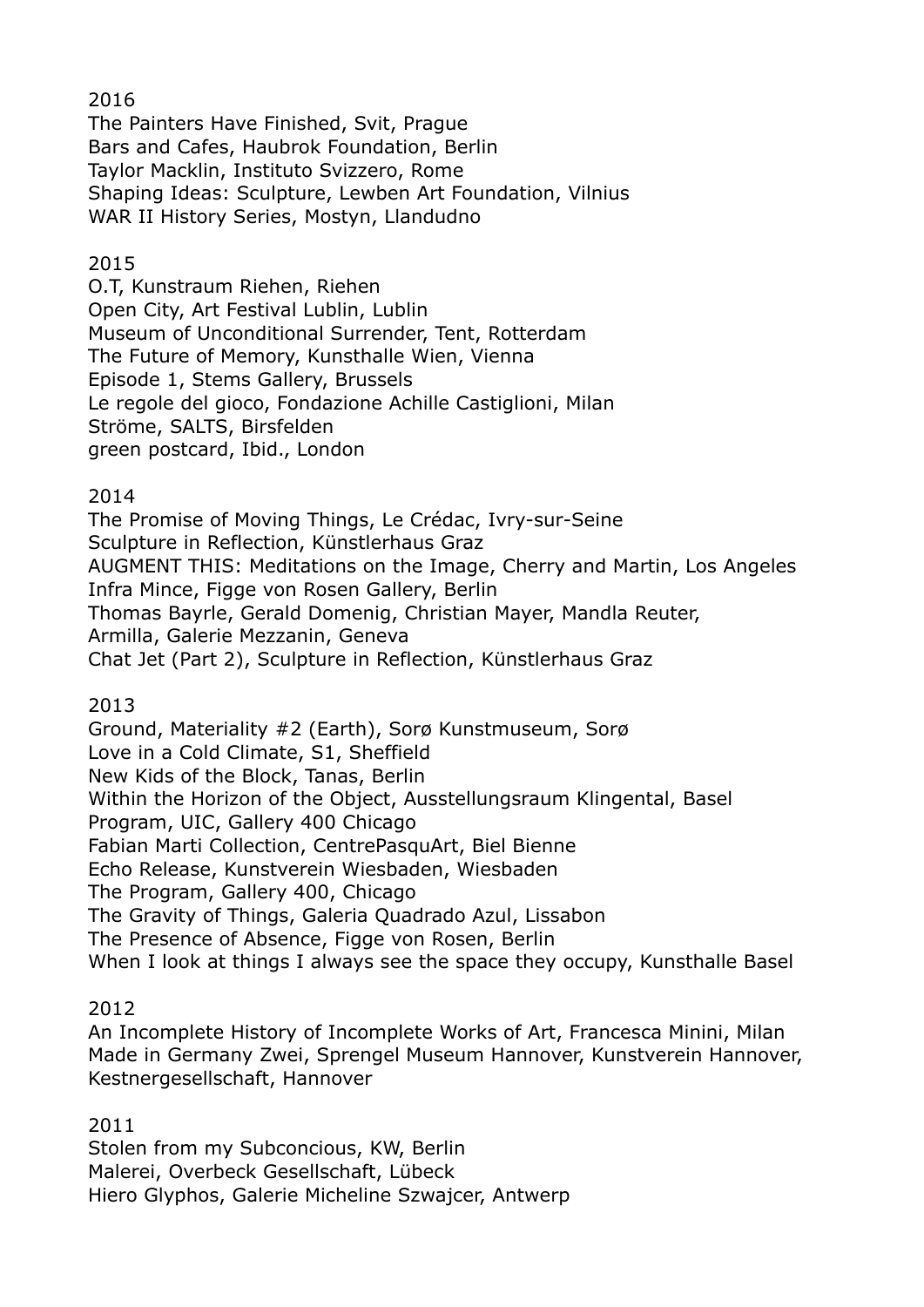Based in Berlin, Atelierhaus Monbijoupark, Berlin Various Transmitters, Renwick Gallery, New York Inauguration Show, Croy Nielsen, Berlin You don't love me anymore, Westfälischer Kunstverein, Münster Köln Skulptur 6, Skulpturenpark Köln, Köln Imagine Being Here Now, 6th Momentum Biennial, Moss Meubler la solitude, Kunsthaus Baselland

#### 2010

Psychosculptures, De Vleeshal, Middelburg Exhibition, Exhibition, Castello di Rivoli, Turin Wenn die Nacht am tiefsten, Bel Etage, Berlin Gallery, Galerie, Galleria, Norma Mangione, Torino Sculptures Die Too, Kunsthalle Mulhouse, Mulhouse New Works, Basis, Frankfurt

#### 2009

Friends Of The Divided Mind, Royal College of Art, London Time Out, Artnews Projects, Berlin Auszeit, Kunstverein Arnsberg, Arnsberg At Five to Ten by the Old Bridge, My Sweetheart, Neue Alte Brücke, Frankfurt Inkonstruktiv, Biesenthal Collaboration, Autocenter, Berlin From the Gathering, Helen Pitt Gallery, Vancouver The Garden of Forking Paths, Kunsthalle Mulhouse, Mulhouse

#### 2008

I/ you grit my/ your teeth, Gallery Belanger, Paris Re: Re: Re: Re: Re: Re:, Kunsthalle Exnergasse, Vienna Lucky #7, Site Santa Fe, Santa Fe, NM Eurasia, Mart, Rovereto, Italia Word Event, Kunsthalle Basel Exercises in Seeing, Tulips and Roses, Vilnius Bookish, Glucksman Gallery, Cork 7th Gwangju Biennale, Gwangju, Korea Disarming Matter, Dunkers, Helsingborg 6 × 2, M1, Hohenlochstedt Deleted Scenes, Galerie Feinkost, Berlin Limits, Via Nuova, Firenze

#### 2007

Madrid Abierto, Madrid Pensée Sauvage, Frankfurter Kunstverein, Frankfurt, Kat./cat. Pensée Sauvage, Ursula Blickle Stiftung, Kraichtal, Kat./cat. Lange Tage, Galerie Jan Wentrup The Moment You Realize You Are Lost, Galerie Johann König, Berlin Wilhelmsburger Freitag, Hamburg Neue Heimat – Berlin Contemporary, Berlinische Galerie, Berlin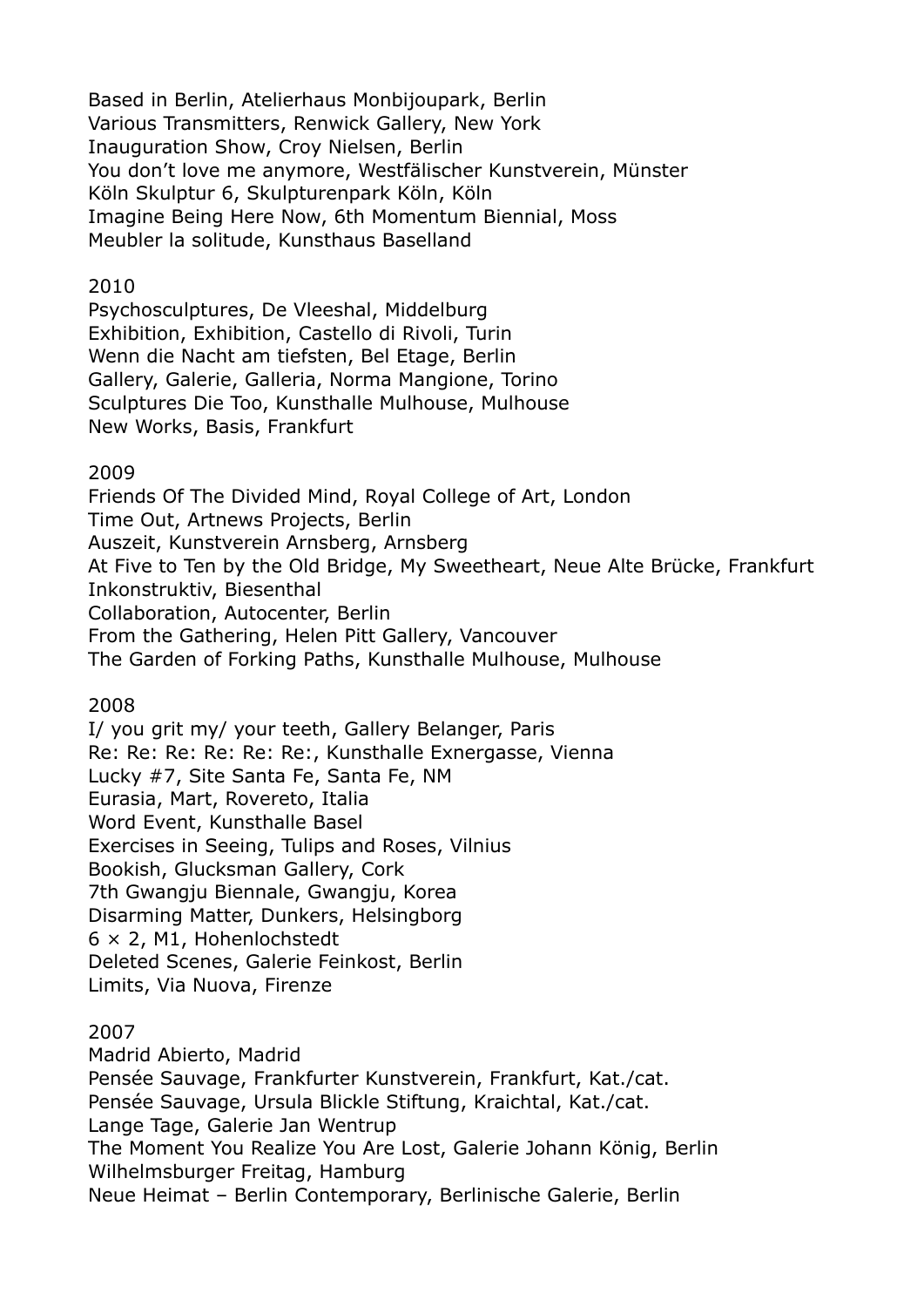Gallery Exchange, Neue Alte Brücke, Frankfurt The Four Colour Contingency, The Approach, London The Affirmation, Chelsea Space, London Evasive Action, Galerie Andreas Huber, Vienna Off Pages, Uovo, Turin

#### 2006

The Possibility of Being Real Part One, Autocenter, Berlin Société des Nations, Circuit, Lausanne TV as Fireplace, Kunsthalle Wien Für die Ewigkeit, Jet, Berlin, Kat./cat. Attitude, c/ o Atle Gerhardsen, Berlin Oktagon, Dresden, Kat./cat.

#### 2005

M, Dresden Conquering New Spaces, National Gallery, Prishtina, Kosovo, Kat./cat.

#### 2004

Deutschland sucht, Kölnischer Kunstverein, Cologne, Kat./cat. Erklärender Expressionismus, Dresden Sputniza, Kunsthaus Dresden

#### 2003

heute, HMWK Wiesbaden Make it New, Frankfurt am Main

#### 2002

Michael Pfrommer, Mandla Reuter, Alexander Wolff, Kunsthof Zurich, Zurich Michael Pfrommer, Mandla Reuter, Alexander Wolff, Rraum02, Frankfurt am Main

Diplomaten der Städelschule, Frankensteinerhof, Frankfurt am Main,

2001

Vasistas, Technische Universität Istanbul, Istanbul Biennale Junger Westen, Kunsthalle Recklinghausen, Kat./cat.

## **Awards / Grants**

2010 MAK Schindler House, Los Angeles

2007

GASAG Kunstpreis / GASAG Art Award

2005

Arbeitsstipendium Kunstfonds Bonn / working grant Kunstfonds Bonn